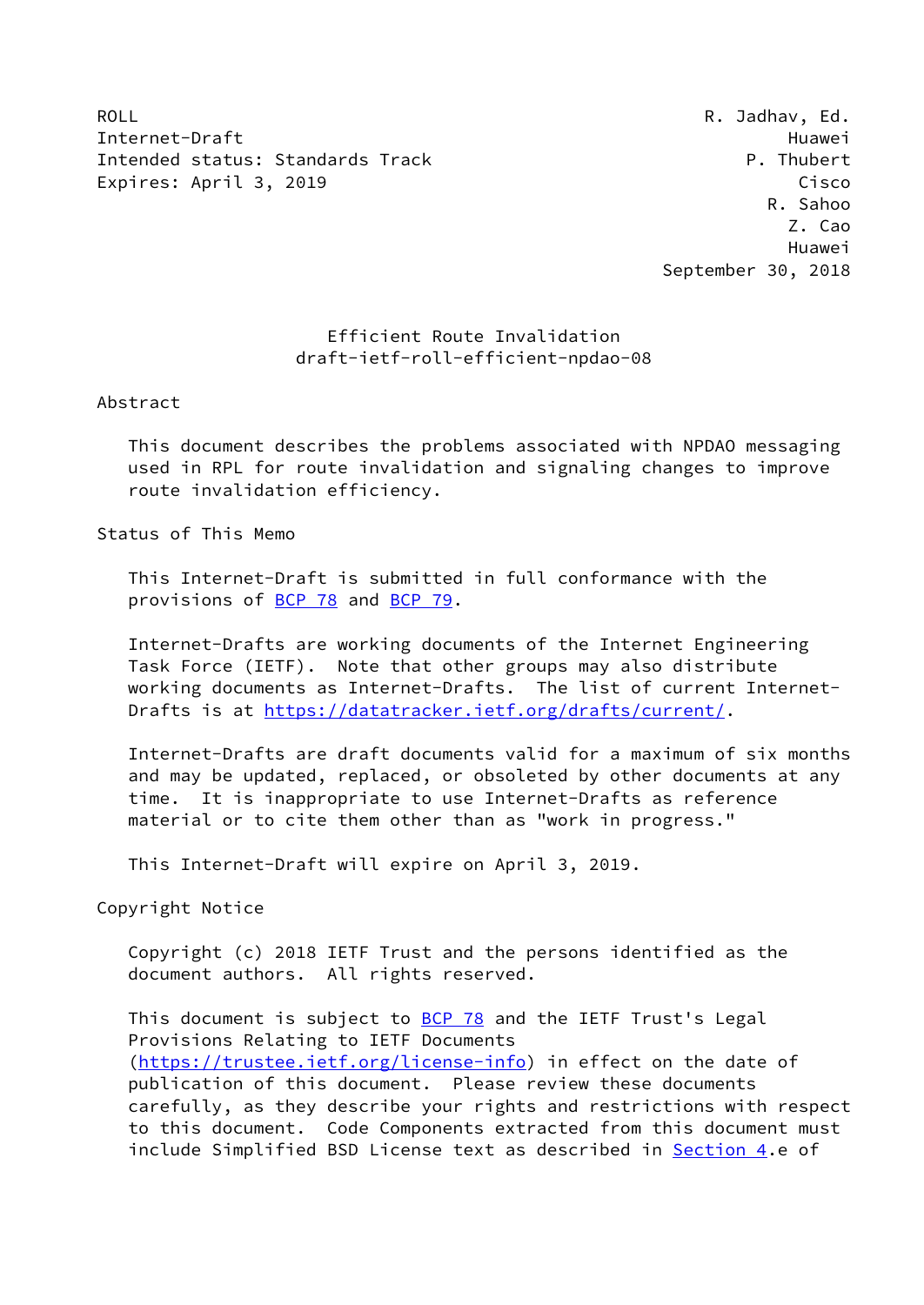| Internet-Draft |  |  | Efficient Route Invalidation | September 2018 |  |
|----------------|--|--|------------------------------|----------------|--|
|----------------|--|--|------------------------------|----------------|--|

 the Trust Legal Provisions and are provided without warranty as described in the Simplified BSD License.

# Table of Contents

|                  |                                                                                              | $\overline{3}$ |
|------------------|----------------------------------------------------------------------------------------------|----------------|
| 1.1.             | Requirements Language and Terminology $\dots$                                                | $\overline{3}$ |
| 1.2.             | Current NPDAO messaging                                                                      |                |
| 1.3.             | Why NPDAO is important?                                                                      |                |
|                  | $\frac{2}{2}$ . Problems with current NPDAO messaging                                        |                |
| 2.1.             | Lost NPDAO due to link break to the previous parent $\ldots$                                 | $\frac{4}{6}$  |
|                  | $2.2$ . Invalidate routes of dependent nodes                                                 | 6              |
|                  | 2.3. Possible route downtime caused by async operation of                                    |                |
|                  |                                                                                              | 6              |
|                  | $\underline{3}$ . Requirements for the NPDAO Optimization                                    | 6              |
| 3.1.             | Req#1: Remove messaging dependency on link to the                                            |                |
|                  | parent $\cdots$<br>previous                                                                  | 6              |
| 3.2.             | Req#2: Dependent nodes route invalidation on parent                                          |                |
|                  |                                                                                              | $\mathcal{I}$  |
| 3.3.             | Req#3: Route invalidation should not impact data traffic                                     | $\overline{7}$ |
|                  | $\underline{4}$ . Proposed changes to RPL signaling                                          |                |
|                  | $4.1$ . Change in RPL route invalidation semantics                                           | $\frac{7}{7}$  |
|                  | $4.2$ . Transit Information Option changes                                                   |                |
|                  | $\frac{8}{2}$<br>$4.3.$ Destination Cleanup Object (DCO) $\ldots$                            |                |
|                  | 10                                                                                           |                |
|                  | 10                                                                                           |                |
|                  | $4.3.3$ . Path Sequence number in the DCO<br>10                                              |                |
|                  | 4.3.4. Destination Cleanup Option Acknowledgement (DCO-ACK)<br>10                            |                |
|                  | 11<br>4.3.5.                                                                                 |                |
|                  | 12<br>4.4. Other considerations                                                              |                |
|                  | $4.4.1$ . Dependent Nodes invalidation<br>12                                                 |                |
|                  | $4.4.2$ . NPDAO and DCO in the same network<br>12                                            |                |
|                  | $4.4.3$ . DCO with multiple preferred parents<br>12                                          |                |
| 5.               |                                                                                              |                |
| 6.               |                                                                                              |                |
| $\overline{1}$ . |                                                                                              |                |
| 8.               | 14                                                                                           |                |
| 8.1.             | Normative References<br><u>14</u><br>$\cdot$ $\cdot$ $\cdot$ $\cdot$ $\cdot$ $\cdot$ $\cdot$ |                |
| 8.2.             | Informative References<br>14                                                                 |                |
| Appendix A.      | Example Messaging<br>.<br>14                                                                 |                |
| $A.1$ .          | 14                                                                                           |                |
| A.2.             | Example DCO Messaging with multiple preferred parents<br>15                                  |                |
|                  | 16                                                                                           |                |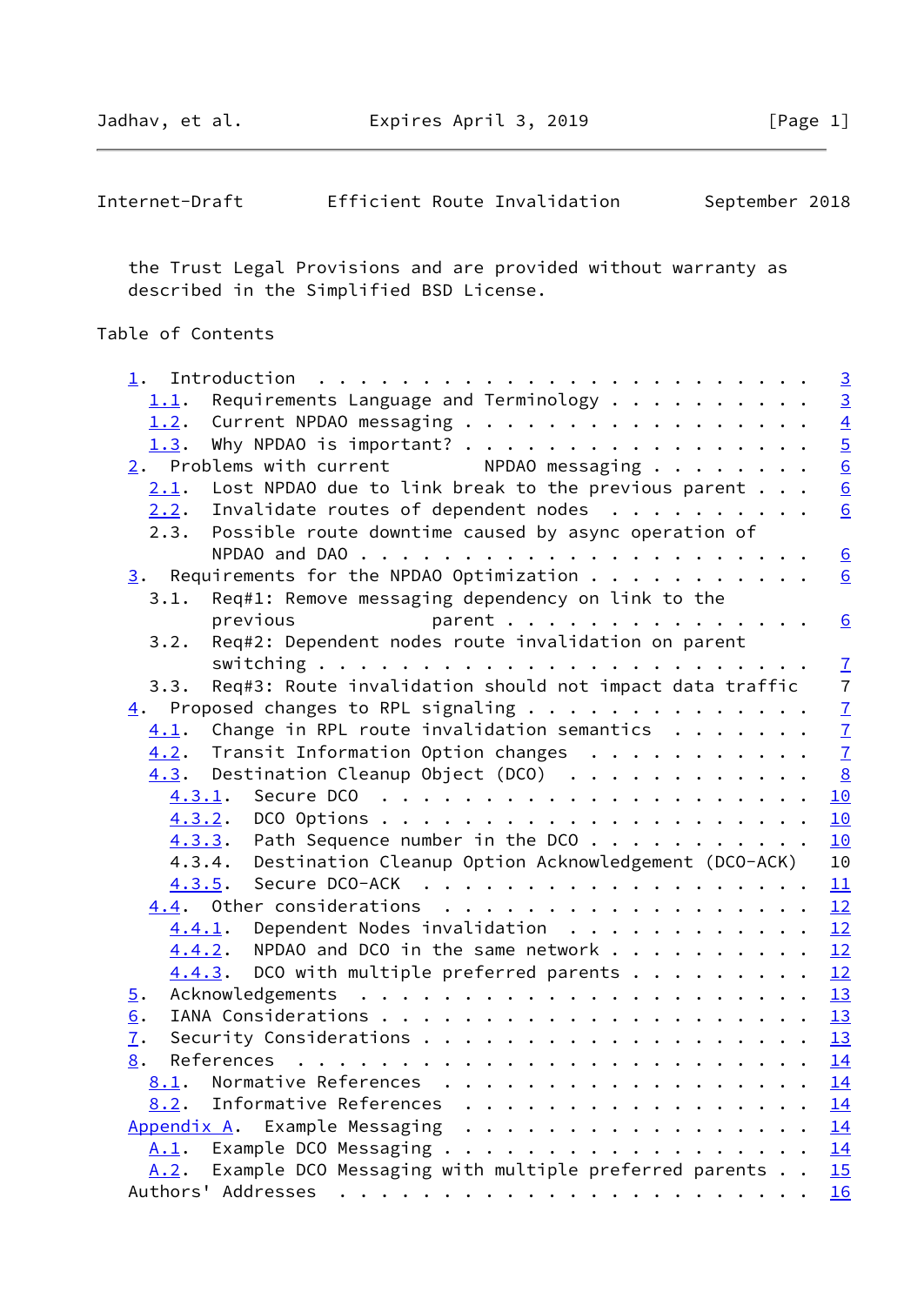Jadhav, et al. **Expires April 3, 2019** [Page 2]

<span id="page-2-1"></span>Internet-Draft Efficient Route Invalidation September 2018

#### <span id="page-2-0"></span>[1](#page-2-0). Introduction

RPL [\[RFC6550](https://datatracker.ietf.org/doc/pdf/rfc6550)] (Routing Protocol for Low power and lossy networks) specifies a proactive distance-vector based routing scheme. RPL has an optional messaging in the form of DAO (Destination Advertisement Object) messages using which the 6LBR (6Lo Border Router) and 6LR (6Lo Router) can learn route towards the downstream nodes. In storing mode, DAO messages would result in routing entries been created on all intermediate 6LRs from the node's parent all the way towards the 6LBR.

 RPL allows use of No-Path DAO (NPDAO) messaging to invalidate a routing path corresponding to the given target, thus releasing resources utilized on that path. A NPDAO is a DAO message with route lifetime of zero, originates at the target node and always flows upstream towards the 6LBR. This document explains the problems associated with the current use of NPDAO messaging and also discusses the requirements for an optimized route invalidation messaging scheme. Further a new pro-active route invalidation message called as "Destination Cleanup Object (DCO)" is specified which fulfills requirements of an optimized route invalidation messaging.

 The document only caters to the RPL's storing mode of operation (MOP). The non-storing MOP does not require use of NPDAO for route invalidation since routing entries are not maintained on 6LRs.

<span id="page-2-2"></span>[1.1](#page-2-2). Requirements Language and Terminology

 The key words "MUST", "MUST NOT", "REQUIRED", "SHALL", "SHALL NOT", "SHOULD", "SHOULD NOT", "RECOMMENDED", "MAY", and "OPTIONAL" in this document are to be interpreted as described in [RFC 2119 \[RFC2119](https://datatracker.ietf.org/doc/pdf/rfc2119)].

 6LR: 6LoWPAN Router. This is an intermediate 6lowpan router which allows traffic routing through itself in a multihop 6lo network.

DAG: Directed Acyclic Graph. A directed graph having the property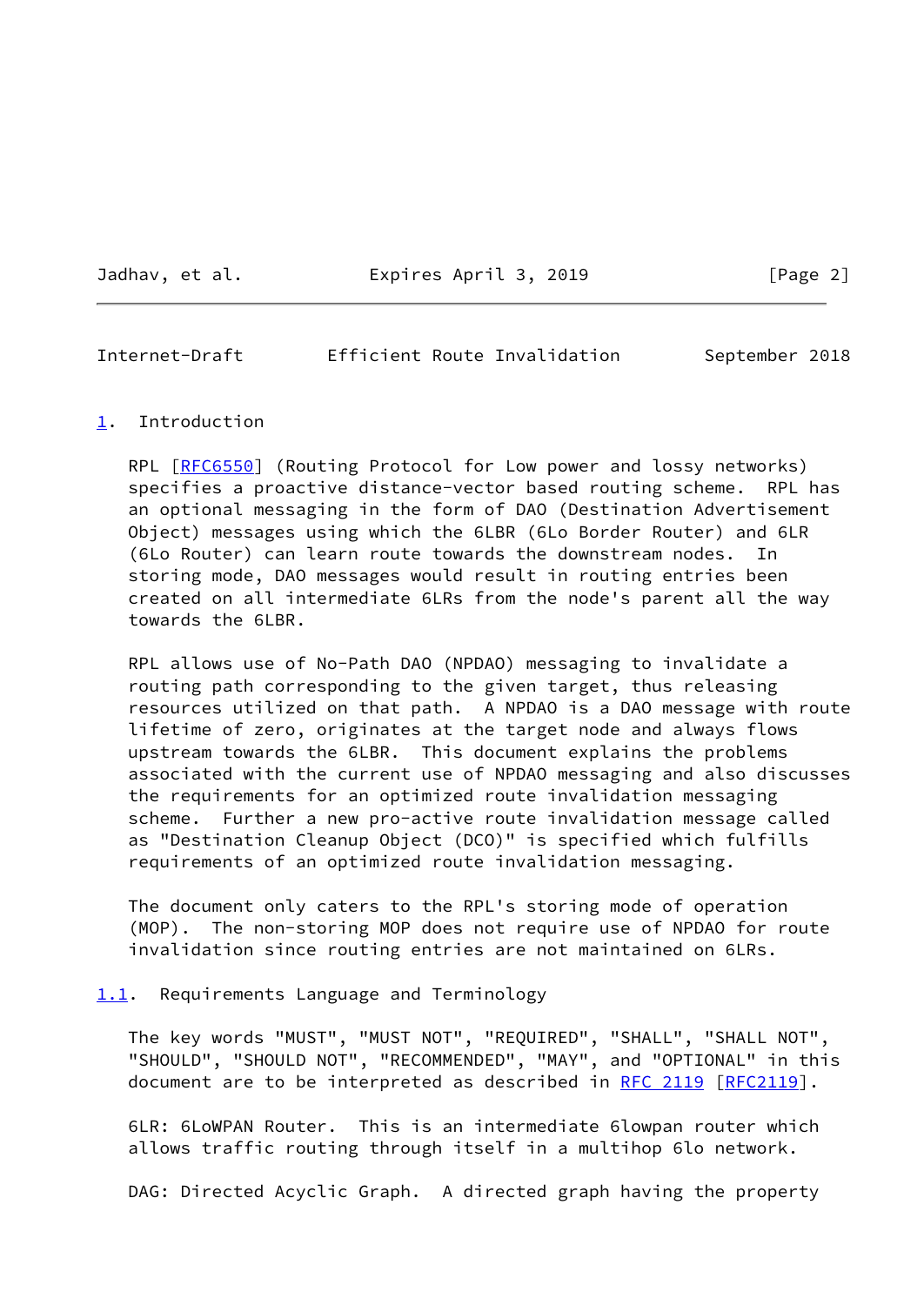that all edges are oriented in such a way that no cycles exist.

 DODAG: Destination-oriented DAG. A DAG rooted at a single destination, i.e., at a single DAG root with no outgoing edges.

 6LBR: 6LoWPAN Border Router. A border router which is a DODAG root and is the edge node for traffic flowing in and out of the 6lo network.

 DAO: Destination Advertisement Object. DAO messaging allows downstream routes to the nodes to be established.

| Jadhav, et al. | Expires April 3, 2019 | [Page 3] |
|----------------|-----------------------|----------|
|----------------|-----------------------|----------|

<span id="page-3-1"></span>Internet-Draft Efficient Route Invalidation September 2018

 DIO: DODAG Information Object. DIO messaging allows upstream routes to the 6LBR to be established. DIO messaging is initiated at the DAO root.

 Common Ancestor node: 6LR/6LBR node which is the first common node between two paths of a target node.

NPDAO: No-Path DAO. A DAO message which has target with lifetime 0.

 DCO: Destination Cleanup Object, A new RPL control message type defined by this draft. DCO messaging improves proactive route invalidation in RPL.

Regular DAO: A DAO message with non-zero lifetime.

LLN: Low Power and Lossy Networks.

 Target Node: The node switching its parent whose routing adjacencies are updated (created/removed).

This document also uses terminology described in [\[RFC6550](https://datatracker.ietf.org/doc/pdf/rfc6550)].

<span id="page-3-0"></span>[1.2](#page-3-0). Current NPDAO messaging

 RPL uses NPDAO messaging in the storing mode so that the node changing it routing adjacencies can invalidate the previous route. This is needed so that nodes along previous path can release any resources (such as the routing entry) it maintains on behalf of target node.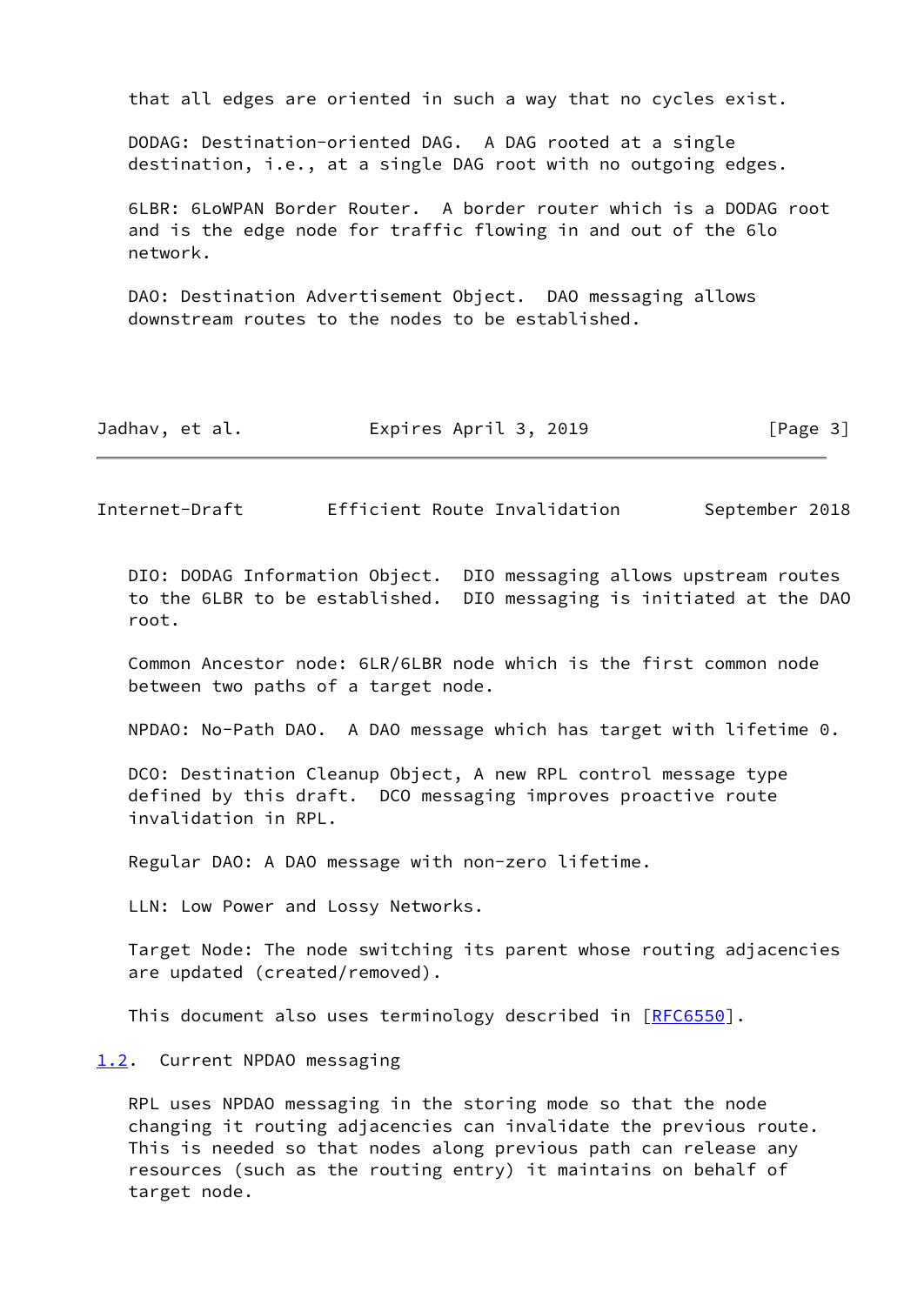For the rest of this document consider the following topology:



<span id="page-4-0"></span>Internet-Draft Efficient Route Invalidation September 2018

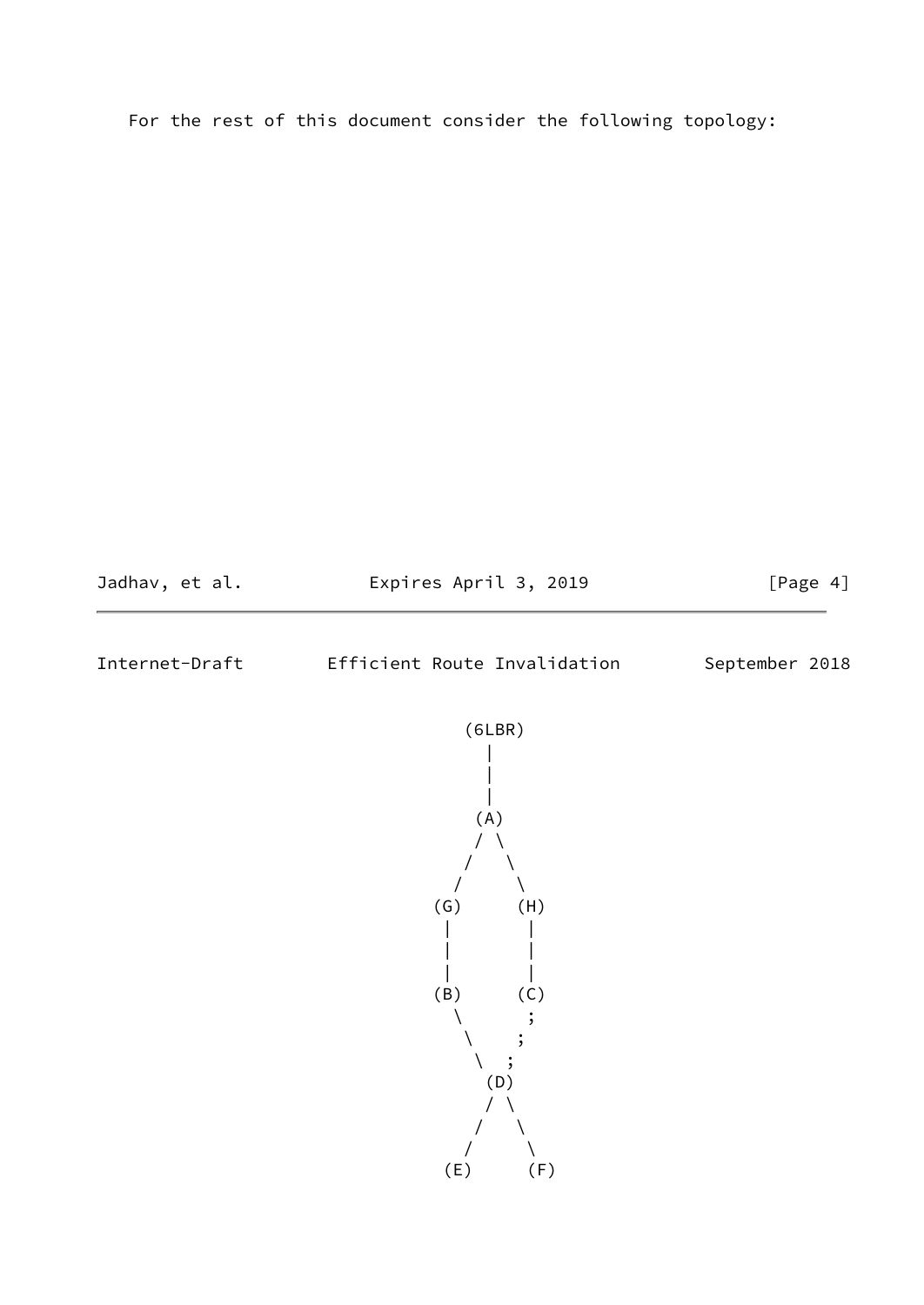Node (D) is connected via preferred parent (B). (D) has an alternate path via (C) towards the 6LBR. Node (A) is the common ancestor for (D) for paths through  $(B)-(G)$  and  $(C)-(H)$ . When  $(D)$  switches from (B) to (C), RPL allows sending NPDAO to (B) and regular DAO to (C).

#### <span id="page-5-0"></span>[1.3](#page-5-0). Why NPDAO is important?

 Nodes in LLNs may be resource constrained. There is limited memory available and routing entry records are one of the primary elements occupying dynamic memory in the nodes. Route invalidation helps 6LR nodes to decide which entries could be discarded to better achieve resource utilization. Thus it becomes necessary to have efficient route invalidation mechanism. Also note that a single parent switch may result in a "sub-tree" switching from one parent to another. Thus the route invalidation needs to be done on behalf of the sub tree and not the switching node alone. In the above example, when Node (D) switches parent, the route updates needs to be done for the routing tables entries of  $(C)$ ,  $(H)$ ,  $(A)$ ,  $(G)$ , and  $(B)$  with destination (D),(E) and (F). Without efficient route invalidation, a 6LR may have to hold a lot of stale route entries.

| Jadhav, et al. | Expires April 3, 2019 | [Page 5] |
|----------------|-----------------------|----------|
|                |                       |          |

<span id="page-5-2"></span>Internet-Draft Efficient Route Invalidation September 2018

<span id="page-5-1"></span>[2](#page-5-1). Problems with current NPDAO messaging

<span id="page-5-3"></span>[2.1](#page-5-3). Lost NPDAO due to link break to the previous parent

When a node switches its parent, the NPDAO is to be sent to its previous parent and a regular DAO to its new parent. In cases where the node switches its parent because of transient or permanent parent link/node failure then the NPDAO message is bound to fail.

<span id="page-5-4"></span>[2.2](#page-5-4). Invalidate routes of dependent nodes

 RPL does not specify how route invalidation will work for dependent nodes rooted at switching node, resulting in stale routing entries of the dependent nodes. The only way for 6LR to invalidate the route entries for dependent nodes would be to use route lifetime expiry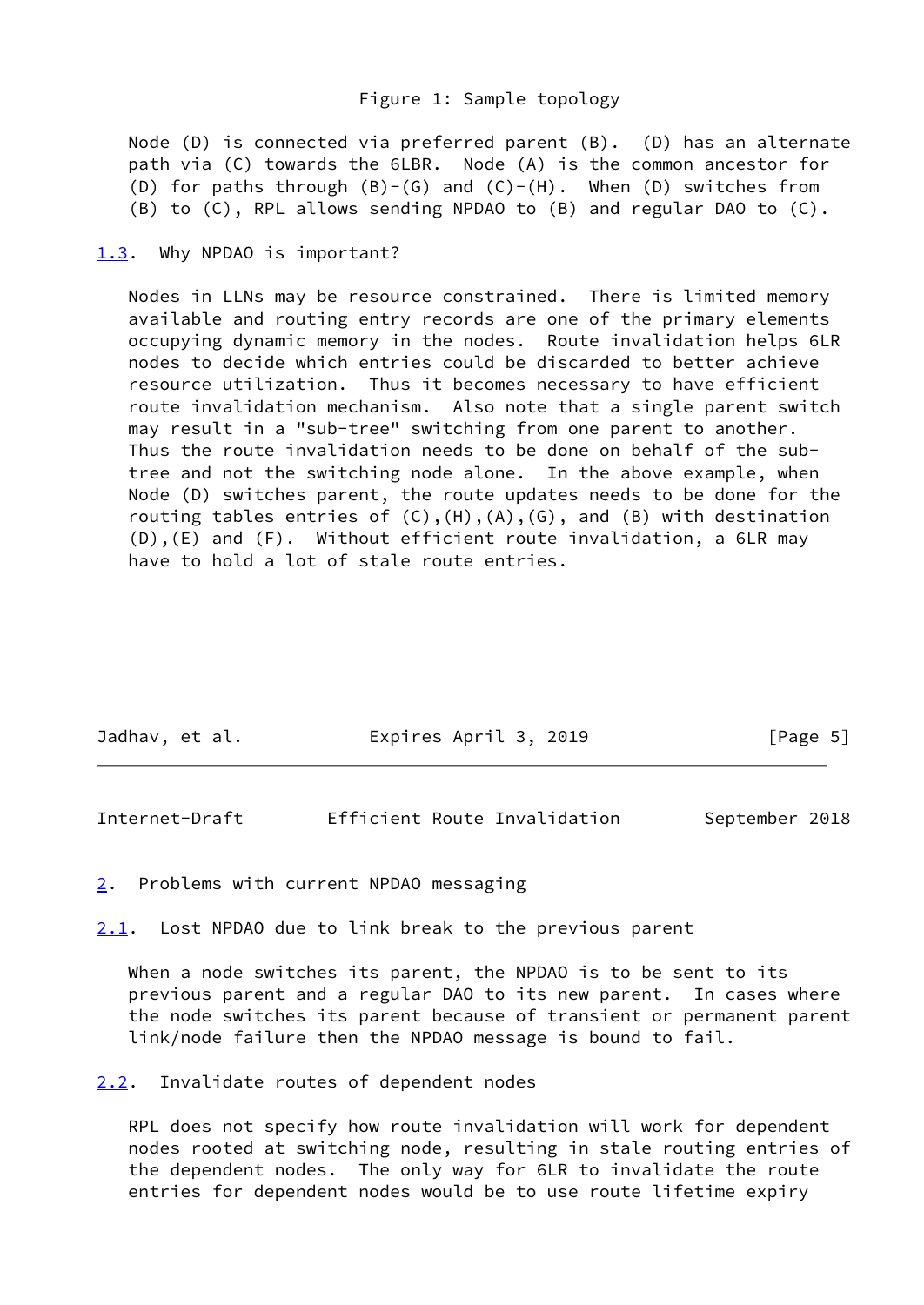which could be substantially high for LLNs.

 In the example topology, when Node (D) switches its parent, Node (D) generates an NPDAO on its behalf. There is no NPDAO generated by the dependent child nodes (E) and (F), through the previous path via (D) to (B) and (G), resulting in stale entries on nodes (B) and (G) for nodes (E) and (F).

<span id="page-6-2"></span>[2.3](#page-6-2). Possible route downtime caused by async operation of NPDAO and DAO

 A switching node may generate both an NPDAO and DAO via two different paths at almost the same time. There is a possibility that an NPDAO generated may invalidate the previous route and the regular DAO sent via the new path gets lost on the way. This may result in route downtime impacting downward traffic for the switching node.

 In the example topology, consider Node (D) switches from parent (B) to (C). An NPDAO sent via previous route may invalidate the previous route whereas there is no way to determine whether the new DAO has successfully updated the route entries on the new path.

- <span id="page-6-0"></span>[3](#page-6-0). Requirements for the NPDAO Optimization
- <span id="page-6-3"></span>[3.1](#page-6-3). Req#1: Remove messaging dependency on link to the previous parent

 When the switching node sends the NPDAO message to the previous parent, it is normal that the link to the previous parent is prone to failure (thats why the node decided to switch). Therefore, it is required that the route invalidation does not depend on the previous link which is prone to failure. The previous link referred here represents the link between the node and its previous parent (from whom the node is now disassociating).

| Jadhav, et al. | Expires April 3, 2019<br>[Page 6] |  |
|----------------|-----------------------------------|--|
|----------------|-----------------------------------|--|

<span id="page-6-1"></span>Internet-Draft Efficient Route Invalidation September 2018

<span id="page-6-4"></span>[3.2](#page-6-4). Req#2: Dependent nodes route invalidation on parent switching

 It should be possible to do route invalidation for dependent nodes rooted at the switching node.

<span id="page-6-5"></span>[3.3](#page-6-5). Req#3: Route invalidation should not impact data traffic

While sending the NPDAO and DAO messages, it is possible that the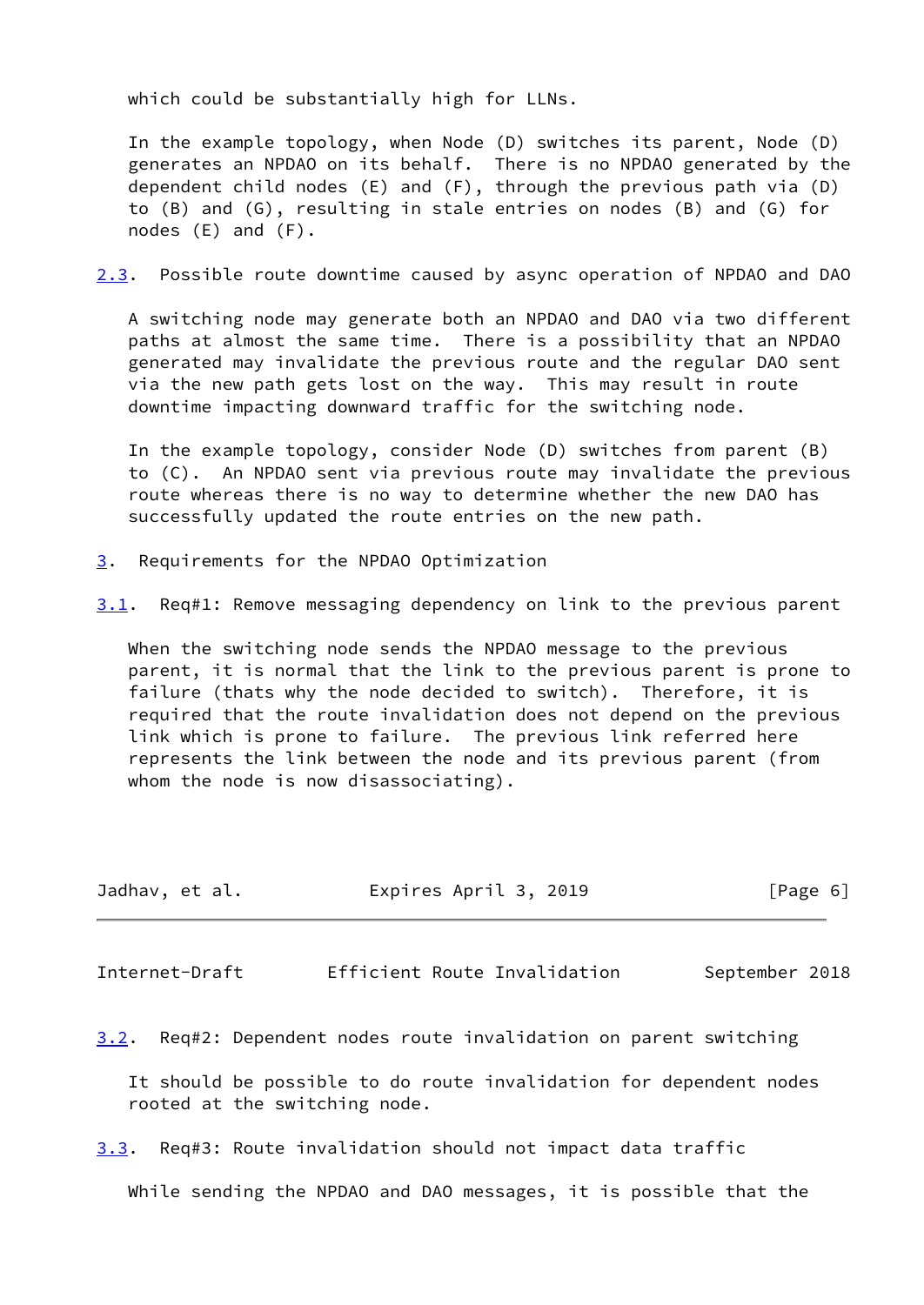NPDAO successfully invalidates the previous path, while the newly sent DAO gets lost (new path not set up successfully). This will result in downstream unreachability to the node switching paths. Therefore, it is desirable that the route invalidation is synchronized with the DAO to avoid the risk of route downtime.

### <span id="page-7-0"></span>[4](#page-7-0). Proposed changes to RPL signaling

<span id="page-7-1"></span>[4.1](#page-7-1). Change in RPL route invalidation semantics

As described in [Section 1.2](#page-3-0), the NPDAO originates at the node switching the parent and traverses upstream towards the root. In order to solve the problems as mentioned in [Section 2,](#page-5-1) the draft adds new pro-active route invalidation message called as "Destination Cleanup Object" (DCO) that originates at a common ancestor node between the new and old path. The common ancestor node generates a DCO in response to the change in the next-hop on receiving a regular DAO with updated path sequence for the target.

 In Figure 1, when node D decides to switch the path from B to C, it sends a regular DAO to node C with reachability information containing target as address of D and a incremented path sequence number. Node C will update the routing table based on the reachability information in DAO and in turn generate another DAO with the same reachability information and forward it to H. Node H also follows the same procedure as Node C and forwards it to node A. When node A receives the regular DAO, it finds that it already has a routing table entry on behalf of the target address of node D. It finds however that the next hop information for reaching node D has changed i.e. the node D has decided to change the paths. In this case, Node A which is the common ancestor node for node D along the two paths (previous and new), should generate a DCO which traverses downwards in the network.

<span id="page-7-2"></span>[4.2](#page-7-2). Transit Information Option changes

 Every RPL message is divided into base message fields and additional Options. The base fields apply to the message as a whole and options are appended to add message/use-case specific attributes. As an example, a DAO message may be attributed by one or more "RPL Target"

Jadhav, et al. **Expires April 3, 2019** [Page 7]

<span id="page-7-3"></span>Internet-Draft Efficient Route Invalidation September 2018

options which specify the reachability information for the given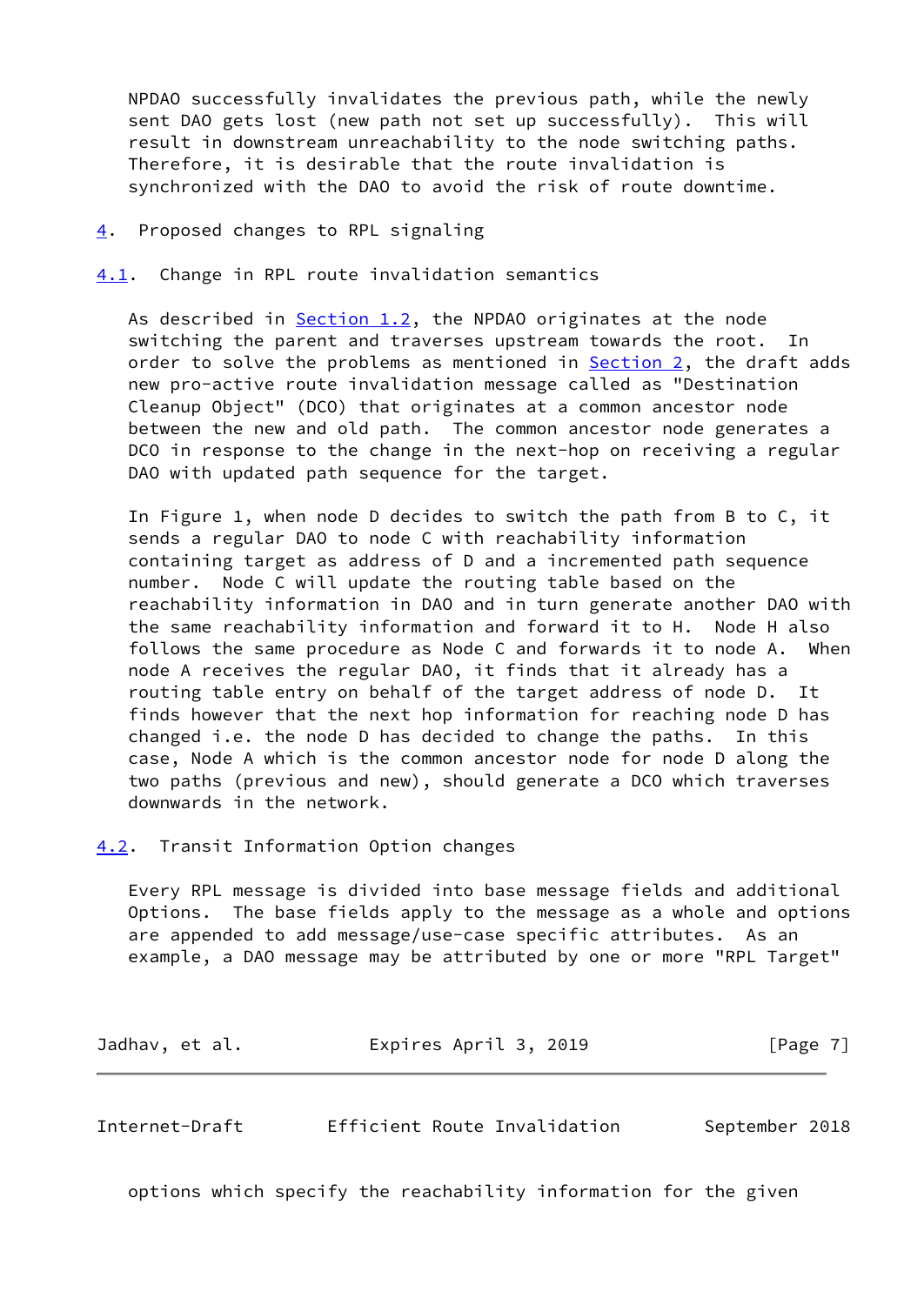targets. Similarly, a Transit Information option may be associated with a set of RPL Target options.

 The draft proposes a change in Transit Information option to contain "Invalidate previous route" (I) bit. This I-bit signals the common ancestor node to generate a DCO on behalf of the target node. The I-bit is carried in the transit information option which augments the reachability information for a given set of RPL Target(s). Transit information option should be carried in the DAO message with I-bit set in case route invalidation is sought for the correspondig target(s).

0 1 2 3 0 1 2 3 4 5 6 7 8 9 0 1 2 3 4 5 6 7 8 9 0 1 2 3 4 5 6 7 8 9 0 1 +-+-+-+-+-+-+-+-+-+-+-+-+-+-+-+-+-+-+-+-+-+-+-+-+-+-+-+-+-+-+-+-+ | Type = 0x06 | Option Length |E|I| Flags | Path Control | +-+-+-+-+-+-+-+-+-+-+-+-+-+-+-+-+-+-+-+-+-+-+-+-+-+-+-+-+-+-+-+-+ | Path Sequence | Path Lifetime | | +-+-+-+-+-+-+-+-+-+-+-+-+-+-+-+-+ + | |  $+$  +  $+$  +  $+$  +  $+$  +  $+$  +  $+$  +  $+$  +  $+$  +  $+$  +  $+$  +  $+$  +  $+$  +  $+$  +  $+$  +  $+$  +  $+$  +  $+$  +  $+$  +  $+$  +  $+$  +  $+$  +  $+$  +  $+$  +  $+$  +  $+$  +  $+$  +  $+$  +  $+$  +  $+$  +  $+$  +  $+$  +  $+$  +  $+$  +  $+$  +  $+$  +  $+$  +  $+$  + | | + Parent Address\* + | | + +-+-+-+-+-+-+-+-+-+-+-+-+-+-+-+-+ | | +-+-+-+-+-+-+-+-+-+-+-+-+-+-+-+-+

Figure 2: Updated Transit Information Option (New I flag added)

 I (Invalidate previous route) bit: 1 bit flag. The 'I' flag is set by the target node to indicate that it wishes to invalidate the previous route by a common ancestor node between the two paths.

 The common ancestor node SHOULD generate a DCO message in response to this I-bit when it sees that the routing adjacencies have changed for the target. I-bit governs the ownership of the DCO message in a way that the target node is still in control of its own route invalidation.

## <span id="page-8-0"></span>[4.3](#page-8-0). Destination Cleanup Object (DCO)

 A new ICMPv6 RPL control message type is defined by this specification called as "Destination Cleanup Object" (DCO), which is used for proactive cleanup of state and routing information held on behalf of the target node by 6LRs. The DCO message always traverses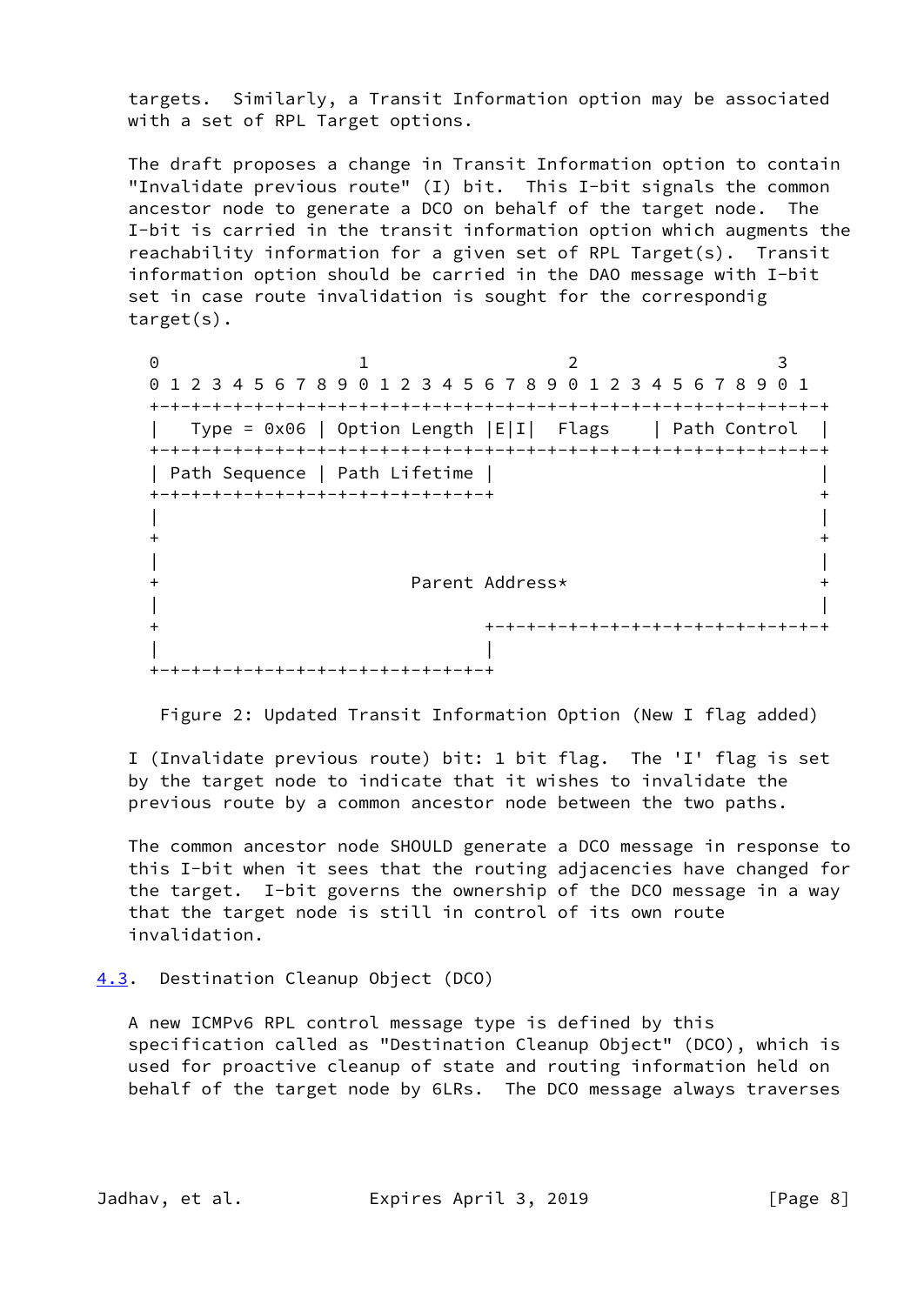downstream and cleans up route information and other state information associated with the given target.

0 1 2 3 0 1 2 3 4 5 6 7 8 9 0 1 2 3 4 5 6 7 8 9 0 1 2 3 4 5 6 7 8 9 0 1 +-+-+-+-+-+-+-+-+-+-+-+-+-+-+-+-+-+-+-+-+-+-+-+-+-+-+-+-+-+-+-+-+ | RPLInstanceID |K|D| Flags | Reserved | DCOSequence | +-+-+-+-+-+-+-+-+-+-+-+-+-+-+-+-+-+-+-+-+-+-+-+-+-+-+-+-+-+-+-+-+ | |  $+$  +  $+$  +  $+$  +  $+$  +  $+$  +  $+$  +  $+$  +  $+$  +  $+$  +  $+$  +  $+$  +  $+$  +  $+$  +  $+$  +  $+$  +  $+$  +  $+$  +  $+$  +  $+$  +  $+$  +  $+$  +  $+$  +  $+$  +  $+$  +  $+$  +  $+$  +  $+$  +  $+$  +  $+$  +  $+$  +  $+$  +  $+$  +  $+$  +  $+$  +  $+$  +  $+$  +  $+$  + | | + DODAGID(optional) + | |  $+$  +  $+$  +  $+$  +  $+$  +  $+$  +  $+$  +  $+$  +  $+$  +  $+$  +  $+$  +  $+$  +  $+$  +  $+$  +  $+$  +  $+$  +  $+$  +  $+$  +  $+$  +  $+$  +  $+$  +  $+$  +  $+$  +  $+$  +  $+$  +  $+$  +  $+$  +  $+$  +  $+$  +  $+$  +  $+$  +  $+$  +  $+$  +  $+$  +  $+$  +  $+$  +  $+$  +  $+$  + | | +-+-+-+-+-+-+-+-+-+-+-+-+-+-+-+-+-+-+-+-+-+-+-+-+-+-+-+-+-+-+-+-+  $Option(s) \ldots$ +-+-+-+-+-+-+-+-+

#### Figure 3: DCO base object

 RPLInstanceID: 8-bit field indicating the topology instance associated with the DODAG, as learned from the DIO.

 K: The 'K' flag indicates that the recipient is expected to send a DCO-ACK back. If the DCO-ACK is not received even after setting the 'K', an implementation may choose to retry the DCO at a later time. The number of retries are implementation and deployment dependent. This document recommends using retries similar to what will be set for DAO-ACK handling.

 D: The 'D' flag indicates that the DODAGID field is present. This flag MUST be set when a local RPLInstanceID is used.

 Flags: The 6 bits remaining unused in the Flags field are reserved for future use. These bits MUST be initialized to zero by the sender and MUST be ignored by the receiver.

 Reserved: 8-bit unused field. The field MUST be initialized to zero by the sender and MUST be ignored by the receiver.

 DCOSequence: Incremented at each unique DCO message from a node and echoed in the DCO-ACK message. The initial DCOSequence can be chosen randomly by the node.

DODAGID (optional): 128-bit unsigned integer set by a DODAG root that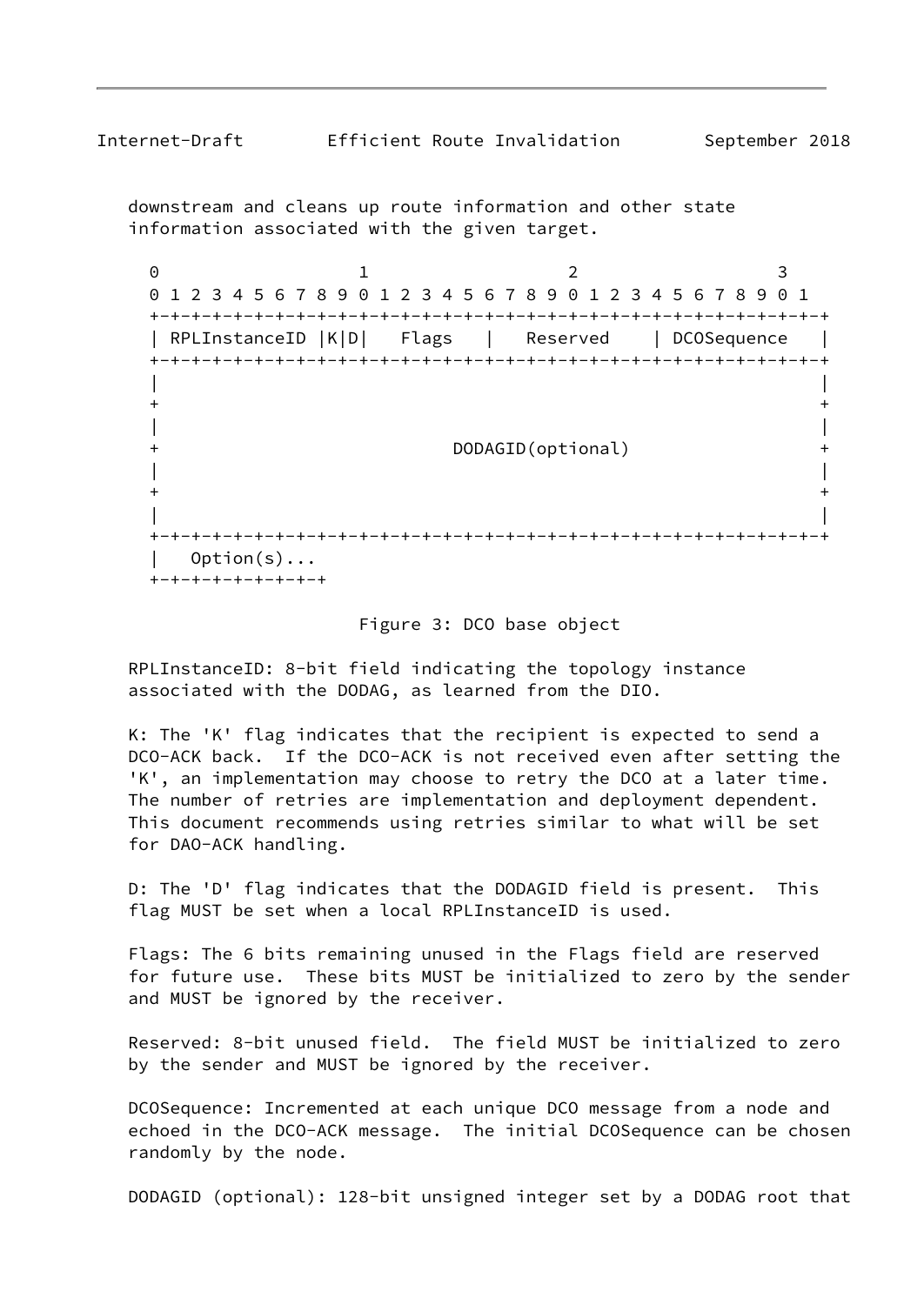uniquely identifies a DODAG. This field is only present when the 'D' flag is set. This field is typically only present when a local

| Jadhav, et al. | Expires April 3, 2019 | [Page 9] |
|----------------|-----------------------|----------|
|----------------|-----------------------|----------|

<span id="page-10-1"></span>Internet-Draft Efficient Route Invalidation September 2018

 RPLInstanceID is in use, in order to identify the DODAGID that is associated with the RPLInstanceID. When a global RPLInstanceID is in use, this field need not be present. Unassigned bits of the DCO Base are reserved. They MUST be set to zero on transmission and MUST be ignored on reception.

<span id="page-10-0"></span>[4.3.1](#page-10-0). Secure DCO

 A Secure DCO message follows the format in [[RFC6550\]](https://datatracker.ietf.org/doc/pdf/rfc6550) figure 7, where the base message format is the DCO message shown in Figure 3.

## <span id="page-10-2"></span>[4.3.2](#page-10-2). DCO Options

 The DCO message MAY carry valid options. This specification allows for the DCO message to carry the following options:

 0x00 Pad1 0x01 PadN 0x05 RPL Target 0x06 Transit Information 0x09 RPL Target Descriptor

 The DCO carries a Target option and an associated Transit Information option with a lifetime of 0x00000000 to indicate a loss of reachability to that Target.

<span id="page-10-3"></span>[4.3.3](#page-10-3). Path Sequence number in the DCO

 A DCO message may contain a Path Sequence in the transit information option to identify the freshness of the DCO message. The Path Sequence in the DCO MUST use the same Path Sequence number present in the regular DAO message when the DCO is generated in response to DAO message. The DAO and DCO path sequence are picked from the same sequence number set. Thus if a DCO is received by a 6LR and subsequently a DAO is received with old seqeunce number, then the DAO should be ignored.

<span id="page-10-4"></span>[4.3.4](#page-10-4). Destination Cleanup Option Acknowledgement (DCO-ACK)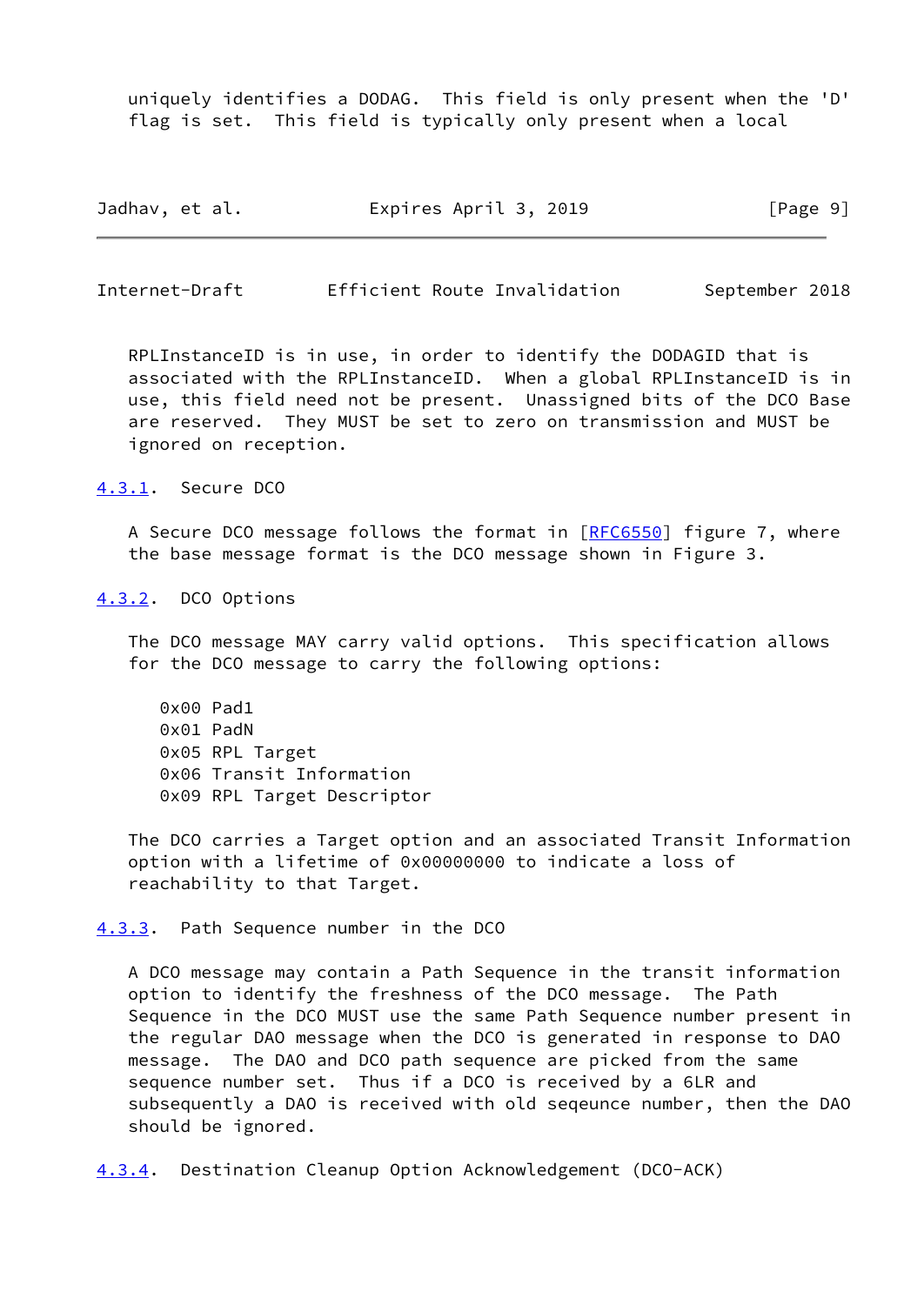The DCO-ACK message may be sent as a unicast packet by a DCO recipient in response to a unicast DCO message.

Jadhav, et al. **Expires April 3, 2019** [Page 10]

<span id="page-11-0"></span>Internet-Draft Efficient Route Invalidation September 2018

0 1 2 3 0 1 2 3 4 5 6 7 8 9 0 1 2 3 4 5 6 7 8 9 0 1 2 3 4 5 6 7 8 9 0 1 +-+-+-+-+-+-+-+-+-+-+-+-+-+-+-+-+-+-+-+-+-+-+-+-+-+-+-+-+-+-+-+-+ | RPLInstanceID |D| Reserved | DCOSequence | Status | +-+-+-+-+-+-+-+-+-+-+-+-+-+-+-+-+-+-+-+-+-+-+-+-+-+-+-+-+-+-+-+-+ | |  $+$  +  $+$  +  $+$  +  $+$  +  $+$  +  $+$  +  $+$  +  $+$  +  $+$  +  $+$  +  $+$  +  $+$  +  $+$  +  $+$  +  $+$  +  $+$  +  $+$  +  $+$  +  $+$  +  $+$  +  $+$  +  $+$  +  $+$  +  $+$  +  $+$  +  $+$  +  $+$  +  $+$  +  $+$  +  $+$  +  $+$  +  $+$  +  $+$  +  $+$  +  $+$  +  $+$  +  $+$  + | | + DODAGID(optional) + | |  $+$  +  $+$  +  $+$  +  $+$  +  $+$  +  $+$  +  $+$  +  $+$  +  $+$  +  $+$  +  $+$  +  $+$  +  $+$  +  $+$  +  $+$  +  $+$  +  $+$  +  $+$  +  $+$  +  $+$  +  $+$  +  $+$  +  $+$  +  $+$  +  $+$  +  $+$  +  $+$  +  $+$  +  $+$  +  $+$  +  $+$  +  $+$  +  $+$  +  $+$  +  $+$  +  $+$  +  $+$  + | | +-+-+-+-+-+-+-+-+-+-+-+-+-+-+-+-+-+-+-+-+-+-+-+-+-+-+-+-+-+-+-+-+

#### Figure 4: DCO-ACK base object

 RPLInstanceID: 8-bit field indicating the topology instance associated with the DODAG, as learned from the DIO.

 D: The 'D' flag indicates that the DODAGID field is present. This flag MUST be set when a local RPLInstanceID is used.

 Reserved: 7-bit unused field. The field MUST be initialized to zero by the sender and MUST be ignored by the receiver.

 DCOSequence: The DCOSequence in DCO-ACK is copied from the DCOSequence received in the DCO message.

 Status: Indicates the completion. Status 0 is defined as unqualified acceptance in this specification. The remaining status values are reserved as rejection codes.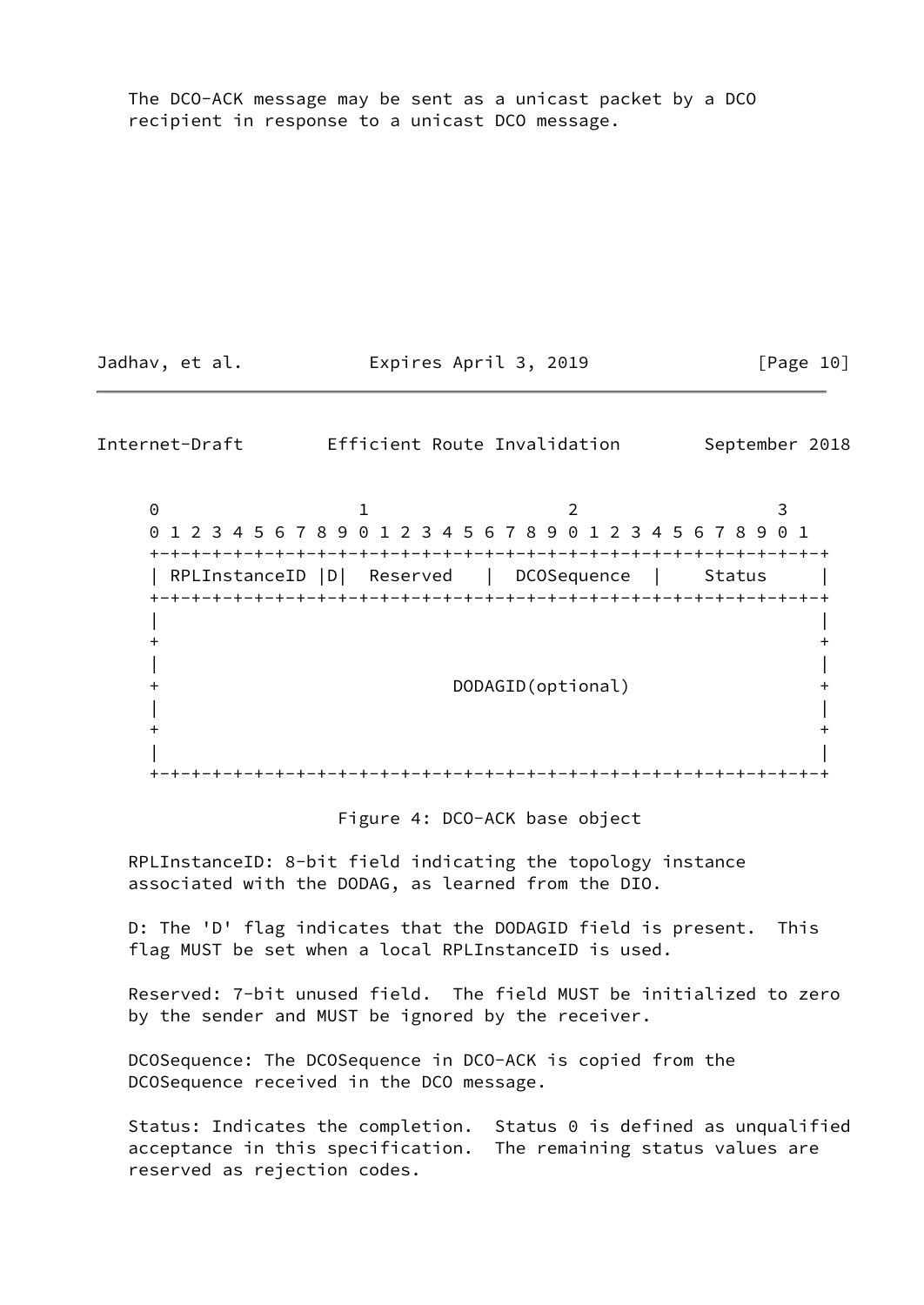DODAGID (optional): 128-bit unsigned integer set by a DODAG root that uniquely identifies a DODAG. This field is only present when the 'D' flag is set. This field is typically only present when a local RPLInstanceID is in use, in order to identify the DODAGID that is associated with the RPLInstanceID. When a global RPLInstanceID is in use, this field need not be present. Unassigned bits of the DCO-Ack Base are reserved. They MUST be set to zero on transmission and MUST be ignored on reception.

<span id="page-12-0"></span>[4.3.5](#page-12-0). Secure DCO-ACK

A Secure DCO-ACK message follows the format in [\[RFC6550](https://datatracker.ietf.org/doc/pdf/rfc6550)] figure 7, where the base message format is the DCO-ACK message shown in Figure 4.

| Jadhav, et al. | Expires April 3, 2019 | [Page 11] |
|----------------|-----------------------|-----------|
|----------------|-----------------------|-----------|

<span id="page-12-2"></span>Internet-Draft Efficient Route Invalidation September 2018

<span id="page-12-1"></span>[4.4](#page-12-1). Other considerations

<span id="page-12-3"></span>[4.4.1](#page-12-3). Dependent Nodes invalidation

 Current RPL [\[RFC6550](https://datatracker.ietf.org/doc/pdf/rfc6550)] does not provide a mechanism for route invalidation for dependent nodes. This document allows the dependent nodes invalidation. Dependent nodes will generate their respective DAOs to update their paths, and the previous route invalidation for those nodes should work in the similar manner described for switching node. The dependent node may set the I-bit in the transit information option as part of regular DAO so as to request invalidation of previous route from the common ancestor node.

<span id="page-12-4"></span>[4.4.2](#page-12-4). NPDAO and DCO in the same network

 Even with the changed semantics, the current NPDAO mechanism in [\[RFC6550](https://datatracker.ietf.org/doc/pdf/rfc6550)] can still be used, for example, when the route lifetime expiry of the target happens or when the node simply decides to gracefully terminate the RPL session on graceful node shutdown. Moreover a deployment can have a mix of nodes supporting the proposed DCO and the existing NPDAO mechanism.

<span id="page-12-5"></span>[4.4.3](#page-12-5). DCO with multiple preferred parents

[RFC6550] allows a node to select multiple preferred parents for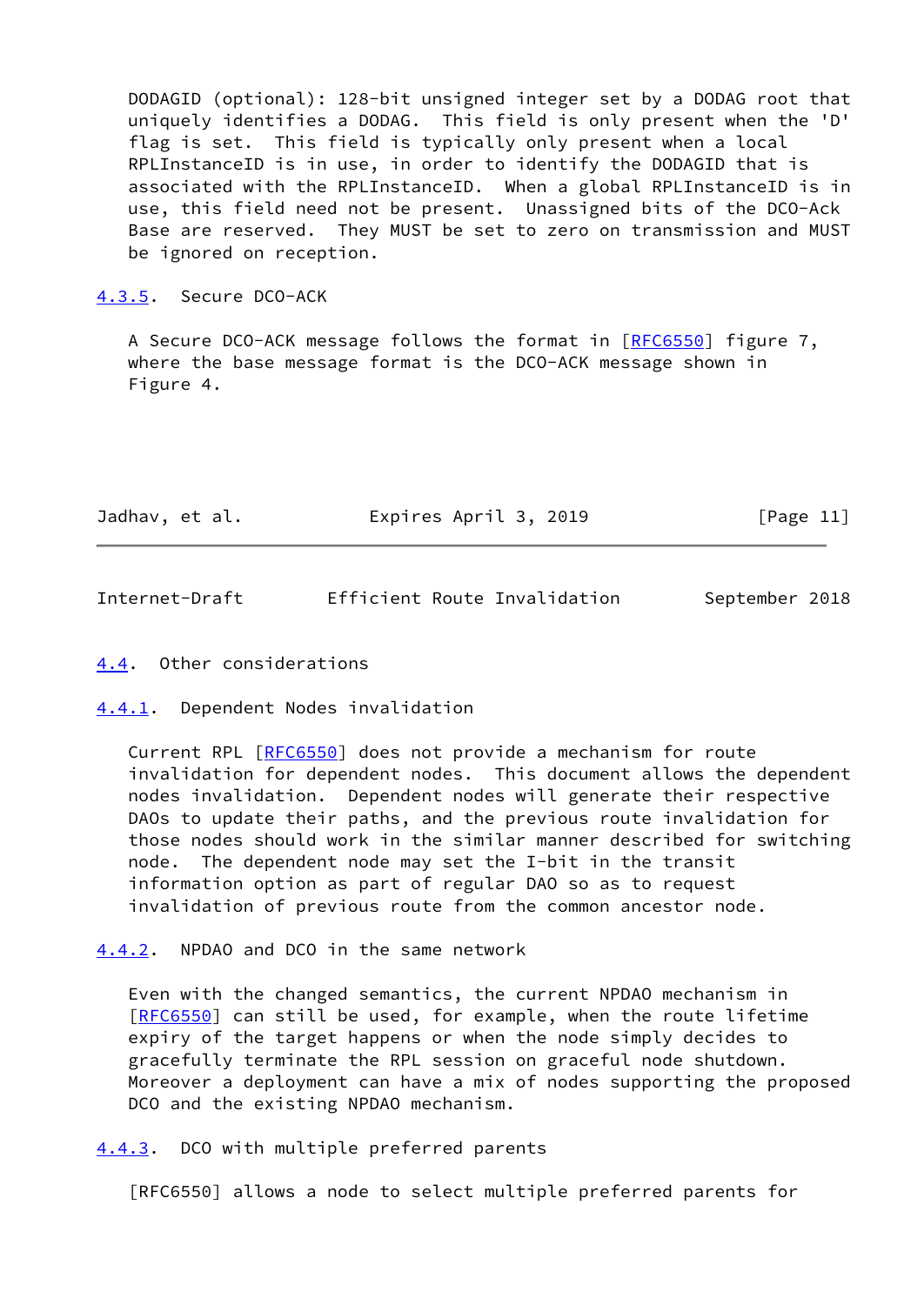route establishment. Section [9.2.1 of \[RFC6550\]](https://datatracker.ietf.org/doc/pdf/rfc6550#section-9.2.1) specifies, "All DAOs generated at the same time for the same Target MUST be sent with the same Path Sequence in the Transit Information". Thus a DAO message with the same path sequence MUST be sent to all the parents. Subsequently when route invalidation has to be initiated, RPL mentions that an NPDAO must be initiated with updated path sequence to all the routes to be invalidated.

 With DCO, the Target node itself does not initiate the route invalidation and it is left to the common ancestor node. A common ancestor node when it discovers an updated DAO from a new next-hop, it initiates a DCO. With multiple preferred parents, this handling does not change. But in this case it is recommended that an implementation initiates a DCO after a time period such that the common ancestor node may receive updated DAOs from all possible next hops. This will help to reduce DCO control overhead i.e., the common ancestor can wait for updated DAOs from all possible directions before initiating a DCO for route invalidation. The time period for initiating a DCO could be based on the depth of the network. After timeout, the DCO needs to be generated for all the next-hops for whom the route invalidation needs to be done.

| Jadhav, et al. | Expires April 3, 2019 | [Page 12] |
|----------------|-----------------------|-----------|
|                |                       |           |

<span id="page-13-1"></span>Internet-Draft Efficient Route Invalidation September 2018

<span id="page-13-0"></span>[5](#page-13-0). Acknowledgements

 Many thanks to Cenk Gundogan, Simon Duquennoy, Georgios Papadopoulous, Peter Van Der Stok for their review and comments.

<span id="page-13-2"></span>[6](#page-13-2). IANA Considerations

 IANA is requested to allocate new ICMPv6 RPL control codes in RPL [\[RFC6550](https://datatracker.ietf.org/doc/pdf/rfc6550)] for DCO and DCO-ACK messages.

| Code | Description                                | Reference        |
|------|--------------------------------------------|------------------|
| 0x04 | Destination Cleanup Object                 | This             |
| 0x05 | Destination Cleanup Object Acknowledgement | document<br>This |
|      |                                            | document         |
| 0x84 | Secure Destination Cleanup Object          | This             |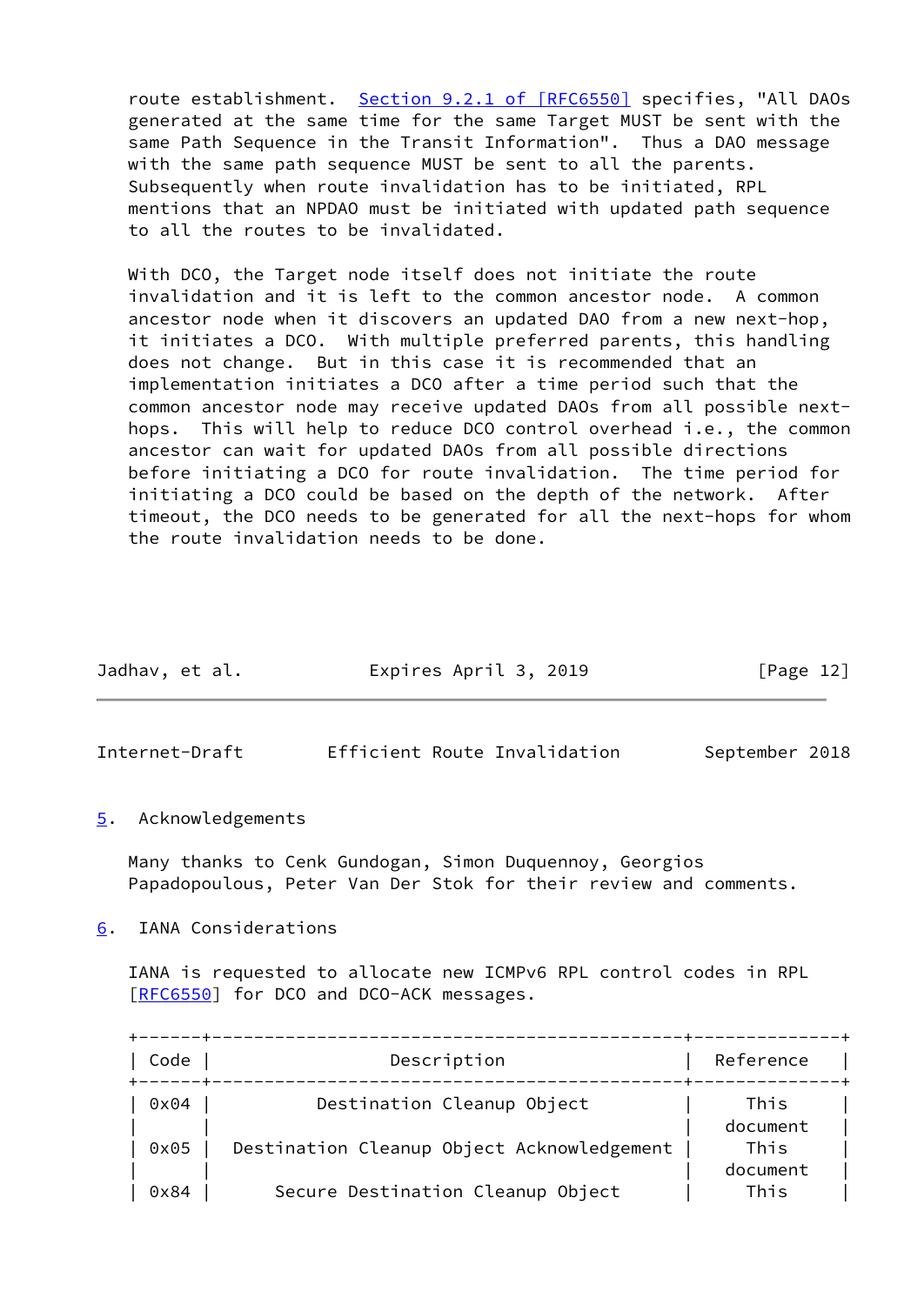IANA is requested to allocate bit 18 in the Transit Information Option defined in RPL [\[RFC6550\] section](https://datatracker.ietf.org/doc/pdf/rfc6550#section-6.7.8) 6.7.8 for Invalidate route 'I' flag.

<span id="page-14-0"></span>[7](#page-14-0). Security Considerations

 All RPL messages support a secure version of messages which allows integrity protection using either a MAC or a signature. Optionally, secured RPL messages also have encryption protection for confidentiality.

 The document adds new messages (DCO, DCO-ACK) which are syntactically similar to existing RPL messages such as DAO, DAO-ACK. Secure versions of DCO and DCO-ACK are added similar to other RPL messages (such as DAO, DAO-ACK).

RPL supports three security modes as mentioned in [Section](https://datatracker.ietf.org/doc/pdf/rfc6550#section-10.1) 10.1 of  [\[RFC6550\]](https://datatracker.ietf.org/doc/pdf/rfc6550#section-10.1):

- 1. Unsecured: In this mode, it is expected that the RPL control messages are secured by other security mechanisms, such as link layer security. In this mode, the RPL control messages, including DCO, DCO-ACK, do not have Security sections.
- 2. Preinstalled: In this mode, RPL uses secure messages. Thus secure versions of DCO, DCO-ACK MUST be used in this mode.

| Jadhav, et al. | Expires April 3, 2019 | [Page 13] |
|----------------|-----------------------|-----------|
|                |                       |           |

<span id="page-14-2"></span>Internet-Draft Efficient Route Invalidation September 2018

- 3. Authenticated: In this mode, RPL uses secure messages. Thus secure versions of DCO, DCO-ACK MUST be used in this mode.
- <span id="page-14-1"></span>[8](#page-14-1). References

<span id="page-14-3"></span>[8.1](#page-14-3). Normative References

 [RFC2119] Bradner, S., "Key words for use in RFCs to Indicate Requirement Levels", [BCP 14](https://datatracker.ietf.org/doc/pdf/bcp14), [RFC 2119](https://datatracker.ietf.org/doc/pdf/rfc2119), DOI 10.17487/RFC2119, March 1997, <[https://www.rfc-editor.org/info/rfc2119>](https://www.rfc-editor.org/info/rfc2119).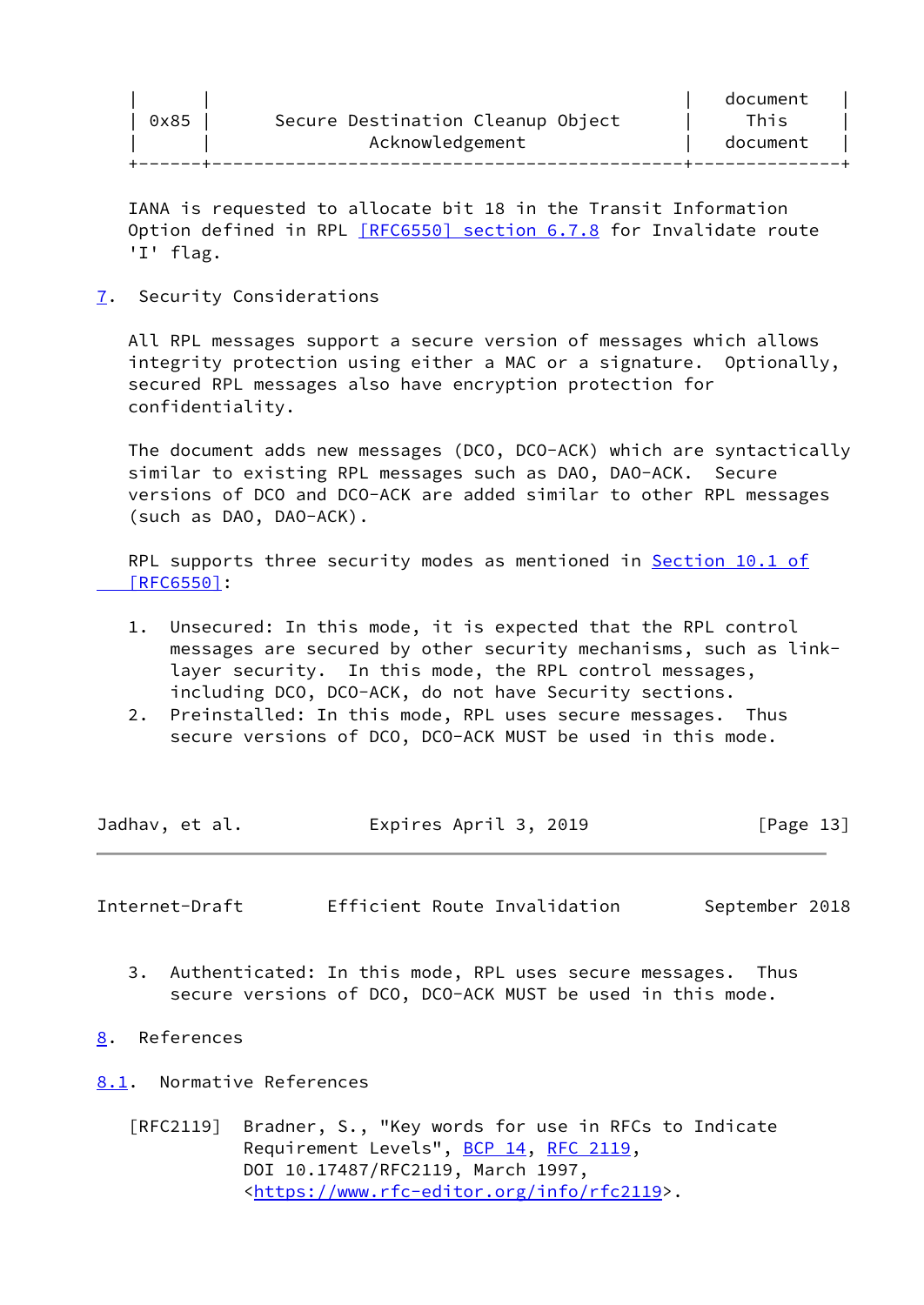[RFC6550] Winter, T., Ed., Thubert, P., Ed., Brandt, A., Hui, J., Kelsey, R., Levis, P., Pister, K., Struik, R., Vasseur, JP., and R. Alexander, "RPL: IPv6 Routing Protocol for Low-Power and Lossy Networks", [RFC 6550](https://datatracker.ietf.org/doc/pdf/rfc6550), DOI 10.17487/RFC6550, March 2012, <[https://www.rfc-editor.org/info/rfc6550>](https://www.rfc-editor.org/info/rfc6550).

<span id="page-15-0"></span>[8.2](#page-15-0). Informative References

[I-D.ietf-6tisch-architecture]

 Thubert, P., "An Architecture for IPv6 over the TSCH mode of IEEE 802.15.4", [draft-ietf-6tisch-architecture-14](https://datatracker.ietf.org/doc/pdf/draft-ietf-6tisch-architecture-14) (work in progress), April 2018.

<span id="page-15-1"></span>[Appendix A.](#page-15-1) Example Messaging

<span id="page-15-2"></span>[A.1](#page-15-2). Example DCO Messaging

 In Figure 1, node (D) switches its parent from (B) to (C). The sequence of actions is as follows:

- 1. Node D switches its parent from node B to node C
- 2. D sends a regular DAO(tgt=D,pathseq=x+1,I\_flag=1) in the updated path to C
- 3. C checks for routing entry on behalf of D, since it cannot find an entry on behalf of D it creates a new routing entry and forwards the reachability information of the target D to H in a DAO.
- 4. Similar to C, node H checks for routing entry on behalf of D, cannot find an entry and hence creates a new routing entry and forwards the reachability information of the target D to H in a DAO.
- 5. Node A receives the DAO, and checks for routing entry on behalf of D. It finds a routing entry but checks that the next hop for target D is now changed. Node A checks the I\_flag and generates DCO(tgt=D,pathseq=pathseq(DAO)) to previous next hop for target D

| Jadhav, et al. | Expires April 3, 2019 | [Page 14] |
|----------------|-----------------------|-----------|
|----------------|-----------------------|-----------|

<span id="page-15-3"></span>

| Internet-Draft | Efficient Route Invalidation |  | September 2018 |  |
|----------------|------------------------------|--|----------------|--|
|----------------|------------------------------|--|----------------|--|

 which is G. Subsequently, A updates the routing entry and forwards the reachability information of target D upstream DAO(tgt=D,pathseq=x+1,I\_flag=x) (the I\_flag carries no significance henceforth).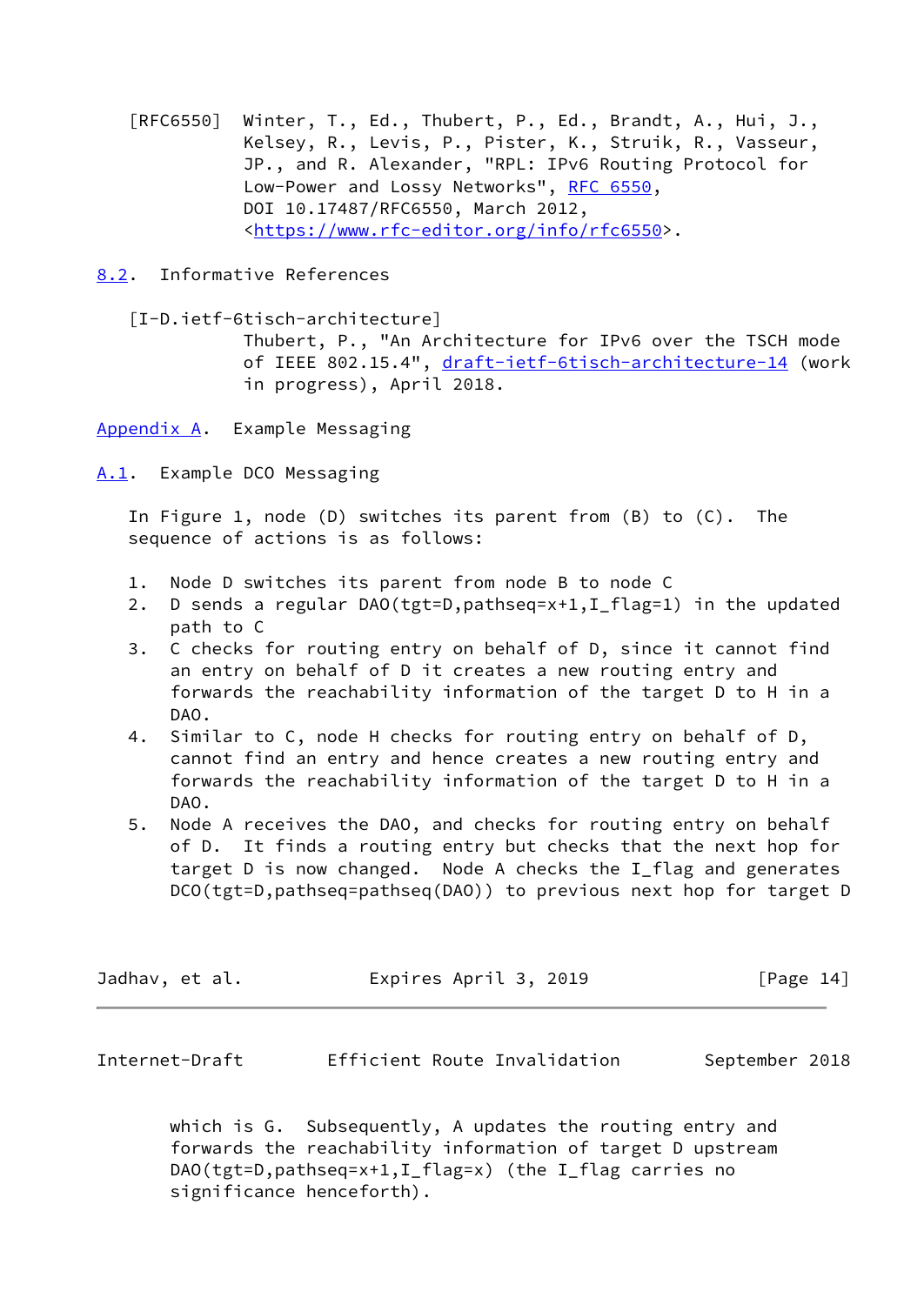- 6. Node G receives the DCO and invalidates routing entry of target D and forwards the (un)reachability information downstream to B.
- 7. Similarly, B processes the DCO by invalidating the routing entry of target D and forwards the (un)reachability information downstream to D.
- 8. D ignores the DCO since the target is itself.
- 9. The propagation of the DCO will stop at any node where the node does not have an routing information associated with the target. If the routing information is present and the pathseq associated is not older, then still the DCO is dropped.
- <span id="page-16-0"></span>[A.2](#page-16-0). Example DCO Messaging with multiple preferred parents



Figure 5: Sample topology 2

 In Figure 5, node (N41) selects multiple preferred parents (N32) and (N33). The sequence of actions is as follows:

- 1. (N41) sends DAO(tgt=N41,PS=x,I\_flag=1) to (N32) and (N33). Here I flag refers to the Invalidation flag and PS refers to Path Sequence in Transit Information option.
- 2. (N32) sends DAO(tgt=N41,PS=x,I\_flag=1) to (N22). (N33) also sends DAO(tgt=N41,PS=x,I\_flag=1) to (N22). (N22) learns multiple routes for the same destination (N41) through multiple next-hops. The route table at N22 should contain (Dst, NextHop, PS): {  $(N41,N32,x), (N41,N33,x)$  }.

| Expires April 3, 2019<br>Jadhav, et al. | [Page 15] |
|-----------------------------------------|-----------|
|-----------------------------------------|-----------|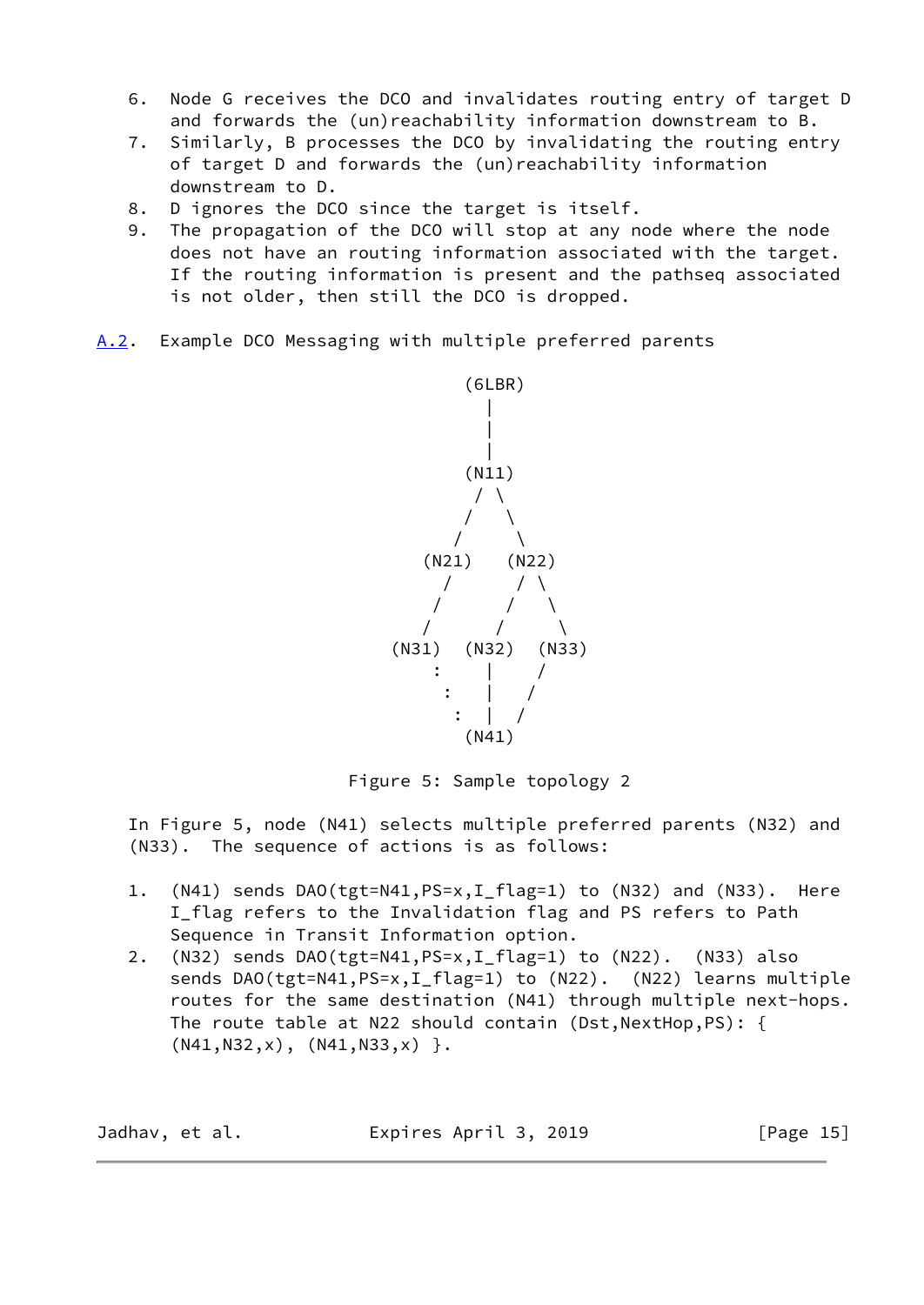- <span id="page-17-0"></span>3. (N22) sends DAO(tgt=N41,PS=x,I\_flag=1) to (N11).
- 4. (N11) sends DAO(tgt=N41,PS=x,I\_flag=1) to (6LBR). Thus the complete path is established.
- 5. (N41) decides to change preferred parent set from { N32, N33 } to { N31, N32 }.
- 6. (N41) sends DAO(tgt=N41,PS=x+1,I\_flag=1) to (N32). (N41) sends DAO(tgt=N41, PS=x+1, I\_flag=1) to (N31).
- 7. (N32) sends DAO(tgt=N41,PS=x+1,I\_flag=1) to (N22). (N22) has multiple routes to destination (N41). It sees that a new path sequence for Target=N41 is received and thus it waits for pre determined time period to invalidate another route  $\{(N41), (N33), x\}$ . After time period,  $(N22)$  sends DCO(tgt=N41,PS=x+1) to (N33).

## Authors' Addresses

 Rahul Arvind Jadhav (editor) Huawei Kundalahalli Village, Whitefield, Bangalore, Karnataka 560037 India

 Phone: +91-080-49160700 Email: rahul.ietf@gmail.com

 Pascal Thubert Cisco Systems, Inc Building D 45 Allee des Ormes - BP1200 MOUGINS - Sophia Antipolis 06254 France

 Phone: +33 497 23 26 34 Email: pthubert@cisco.com

 Rabi Narayan Sahoo Huawei Kundalahalli Village, Whitefield, Bangalore, Karnataka 560037 India

 Phone: +91-080-49160700 Email: rabinarayans@huawei.com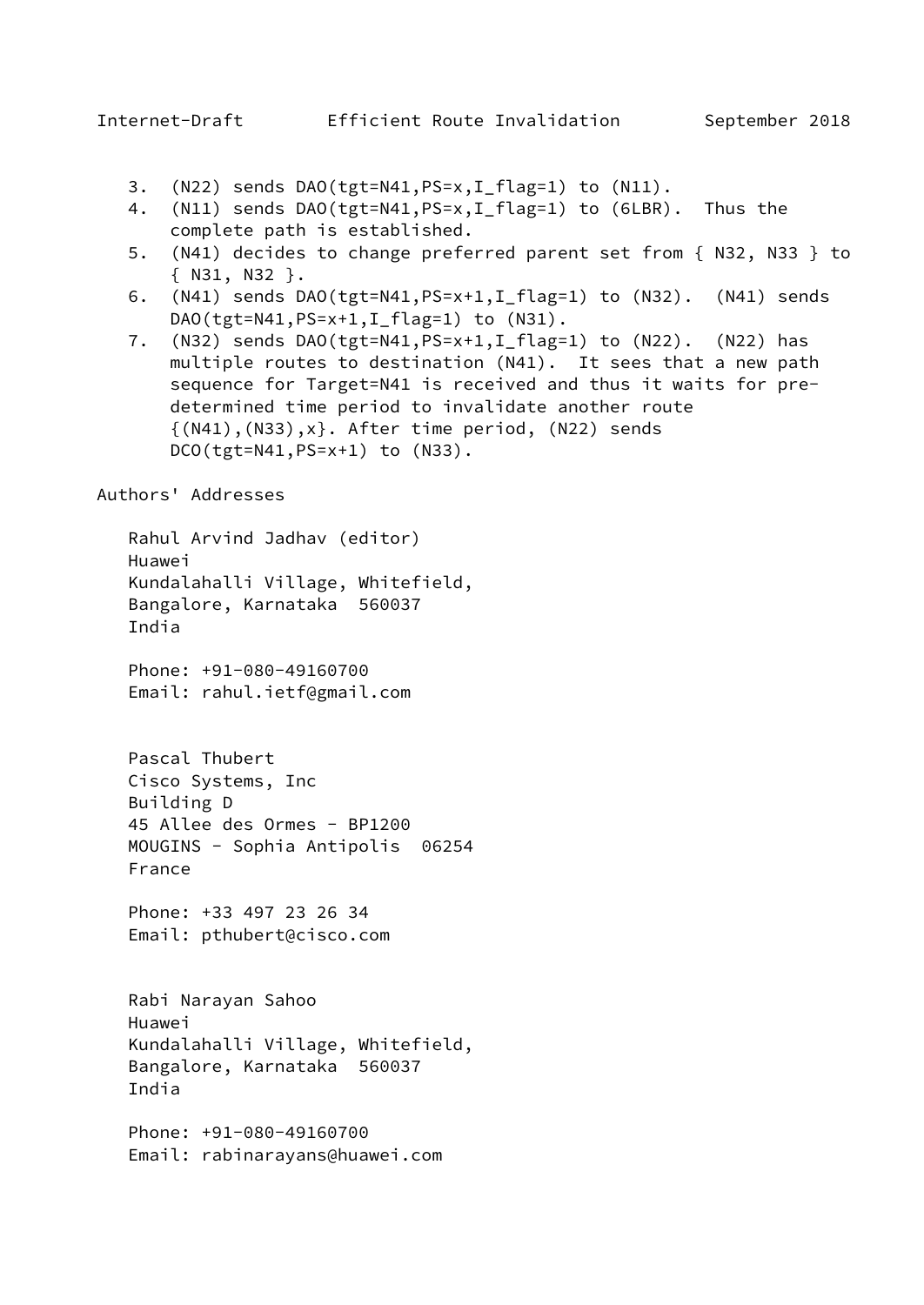# Internet-Draft Efficient Route Invalidation September 2018

 Zhen Cao Huawei W Chang'an Ave Beijing China

Email: zhencao.ietf@gmail.com